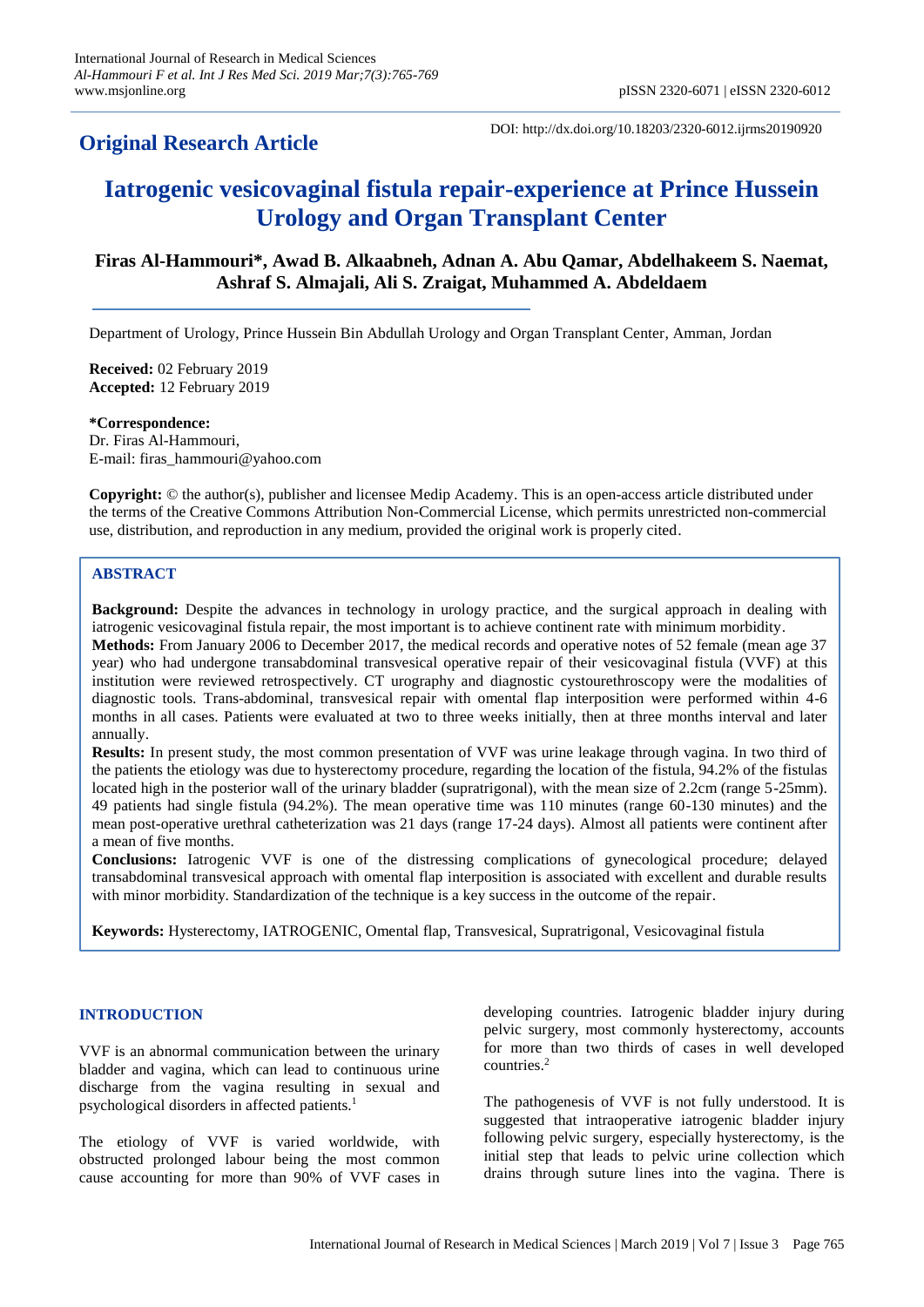another mechanism that results in VVF: the presence of necrosis that resulted from improper suture placements between vagina and posterior urinary bladder wall.<sup>3</sup>

Both conservative and surgical treatments are being used. For small fistula less than10 mm, a trial of urethral catheter drainage for four weeks may lead to spontaneous fistula closure. 4 In the case of conservative management failure, surgical management is needed, with a transvaginal or transabdominal approach being the most practiced procedures.5,6

In this study, author evaluated the outcome of delayed transabdominal transvesical VVF repair with interposition omental flap done at the institution.

#### **METHODS**

This was a retrospective study where author reviewed the medical records and operative notes of 52 females that underwent transabdominal transvesical operative repair of their vesicovaginal fistulae at the institution from January 2006 to December 2017.

Patients with iatrogenic VVF after gynecological or obstetrical procedures were included in this study, while patients with post radiation fistulae, malignant fistulae, history of previous repair, and incomplete files were excluded.

All patients had presented to the urology outpatient clinic complaining of urine leaking through the vagina following a gynecological or obstetrical procedure. At initial evaluation, all patients were assessed by detailed history and physical examination. In some cases, a high creatinine level of vaginal discharge was used to confirm the urinary leakage, while in others, methylene blue tests were used in which diluted methylene blue was instilled into the urinary bladder through a Foleys catheter and a tampon inserted into the vagina. Bluish staining of the tampon confirmed the diagnosis.

Renal ultrasonography and computed tomography urography (CTU) were used to demonstrate any urogenital abnormalities such as the presence of hydronephrosis, ureterovaginal fistula and pelvic collections. At the time of surgery, all patients underwent cystourethroscopy and vaginal examination under general anesthesia. The size, number, exact location of fistula tract, relation of the fistula to the ureteric orifices and the trigone, and cystoscopic estimations of the bladder capacity were documented preoperatively.

While analyzing of patients' medical records, the duration of presence of VVF, etiology, site, size, number of openings, duration of surgery, and duration of urethral catheter and suprapubic cystotomy drainage were recorded. Fistulae were classified into high and low according to their relation to the trigone of the urinary bladder. According to their size, the fistulae were classified into three categories: small (less the 5mm), intermediate (from 5mm to 25mm), and large (more than 25mm).

Trans-abdominal, transvesical repairs with omental flap interposition were performed within 4-6 months in all cases (delayed approach). Regarding the procedure description, a midline infra-umbilical incision under general anesthesia in supine position was done, and the urinary bladder was accessed by a mean of extraperitoneal dissection of retro-pubic space, and then followed by long longitudinal cystotomy incision between two vicryl stay sutures. Identification of the site of the fistula was done with proper exposure of the intravesical area. Four holding sutures were done over the edges of the fistula using vicryl 4.0 sutures to hold the fistula. The fistulous tract was then completely excised down to the vagina and through the anterior wall of the vagina using blade size 11 (Figure 1).



**Figure 1: Holding edge sutures and excision of the VVF.**



#### **Figure 2: Excision of the VVF and undermining of the urinary bladder wall.**

Undermining of the wall of the urinary bladder was performed in all cases to facilitate closure (Figure 2). The anterior vaginal wall defect was closed using vicryl 2.0 continuous suturing with the suture material lifted at the distal edge to fix the omental flap (Figure 3). At this stage, author opened a small window in the peritoneum, created a tunnel behind the urinary bladder into the intra-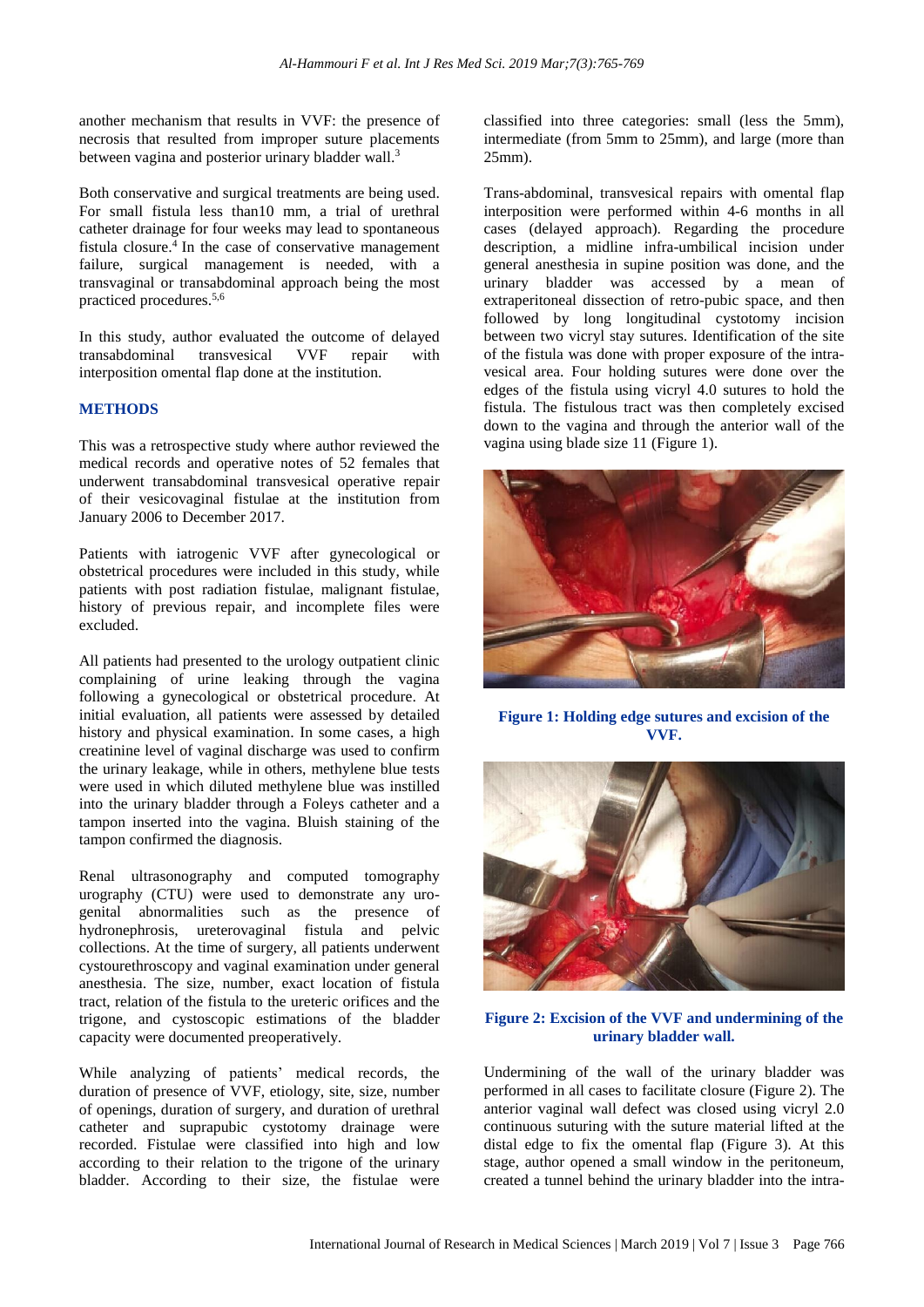peritoneal space, prepared a well vascularized flap of omentum with adequate length, delivered the flap posterior to the urinary bladder through the creative tunnel covering the suture line (Figure 4), then fixed it to the previously lifted suture material just distal to the distal part of the suture line. A tension free, watertight closure of urinary bladder wall defect was done using Vicryl 2.0 in a continuous manner crossing the vaginal suture line. The urinary bladder was drained by both urethral catheter and cystotomy with closure of the wall of the urinary bladder in two layers with perivesical drain.



**Figure 3: Suture lifted at the distal end of the vaginal wall defect.**



**Figure 4: Omental flap transposition.**

All patients received antibiotics (second generation cephalosporin and metronidazole) during hospitalization; anticholinergics were given to all patients starting one day after surgery and stopping one day before the catheter removal.

Patients were discharged after a mean hospitalization of five days. The cystotomy catheter was removed after 14 days, and the urethral catheter was removed without cystogram after a mean of 21 days. Patients were seen at the outpatient clinic 2 weeks post operation, then 4 weeks later, then at three-month intervals for the first year, and then annually after that. The operation was considered successful in those patients who reported being continent.

We got approval from the institution ethical committee for publication. Most of the data was presented in the form of tabulated descriptive statistics. The frequency was generated from the categorical data and the range of the original data. The frequency distributions and the summary statistics were calculated to describe the sample characteristics. SPSS software version 24 was used for this purpose.

#### **RESULTS**

Fifty-two female patients with iatrogenic VVF were included in this study, with the mean (SD, range) age of the patients being 37 (9, 22-57) years. According to etiology, 38 patients (73.1%) had elective hysterectomies, 13 patients had emergency cesarean hysterectomies (25%), and one patient presented after obstructed normal vaginal delivery (1.9%).

The vast majority of fistulae were high in location, intermediate in size, and a single tract opening being the most common configuration (Table 1).

#### **Table 1: characteristics of the repaired fistulae according to the location, size, and multiplicity of the fistula opening.**

| <b>Variable</b>         | Total $/ n$ (%)  |
|-------------------------|------------------|
| <b>Fistula location</b> |                  |
| High                    | 49 / 52 (94.2%)  |
| Low                     | $3/(52)(5.8\%)$  |
| <b>Multiplicity</b>     |                  |
| Single                  | 49/52(94.2%)     |
| Multiple                | $3/52(5.8\%)$    |
| <b>Size</b>             |                  |
| Small                   | $2/52(3.8\%)$    |
| Intermediate            | 46/52 (88.4%)    |
| Large                   | 4/52(7.6%)       |
| Mean size               | $2.2 \text{ cm}$ |

The mean (SD, range) duration of the VVF until treatment was  $130$   $(32, 120-180)$  days. And the mean (SD, range) operative time was 110 (30,100-160) minutes. Blood loss was insignificant, with only two patients requiring blood transfusions (two units or less). Ureteric reimplantation was not required in any case of repair, however one patient required intra-operative ureteric catheterization due to the location of the ureteric orifice close to the bladder suture line.

According to the post-operative complications, one patient developed mild pulmonary embolism that was treated by anticoagulation, two patients had surgical site infections that were managed by drainage, dressing and delayed closure, and two patients developed paralytic ileus that was managed conservatively. No post-operative mortality occurred, and the mean (SD, range) hospital length stay was 5 (3, 4-10) days.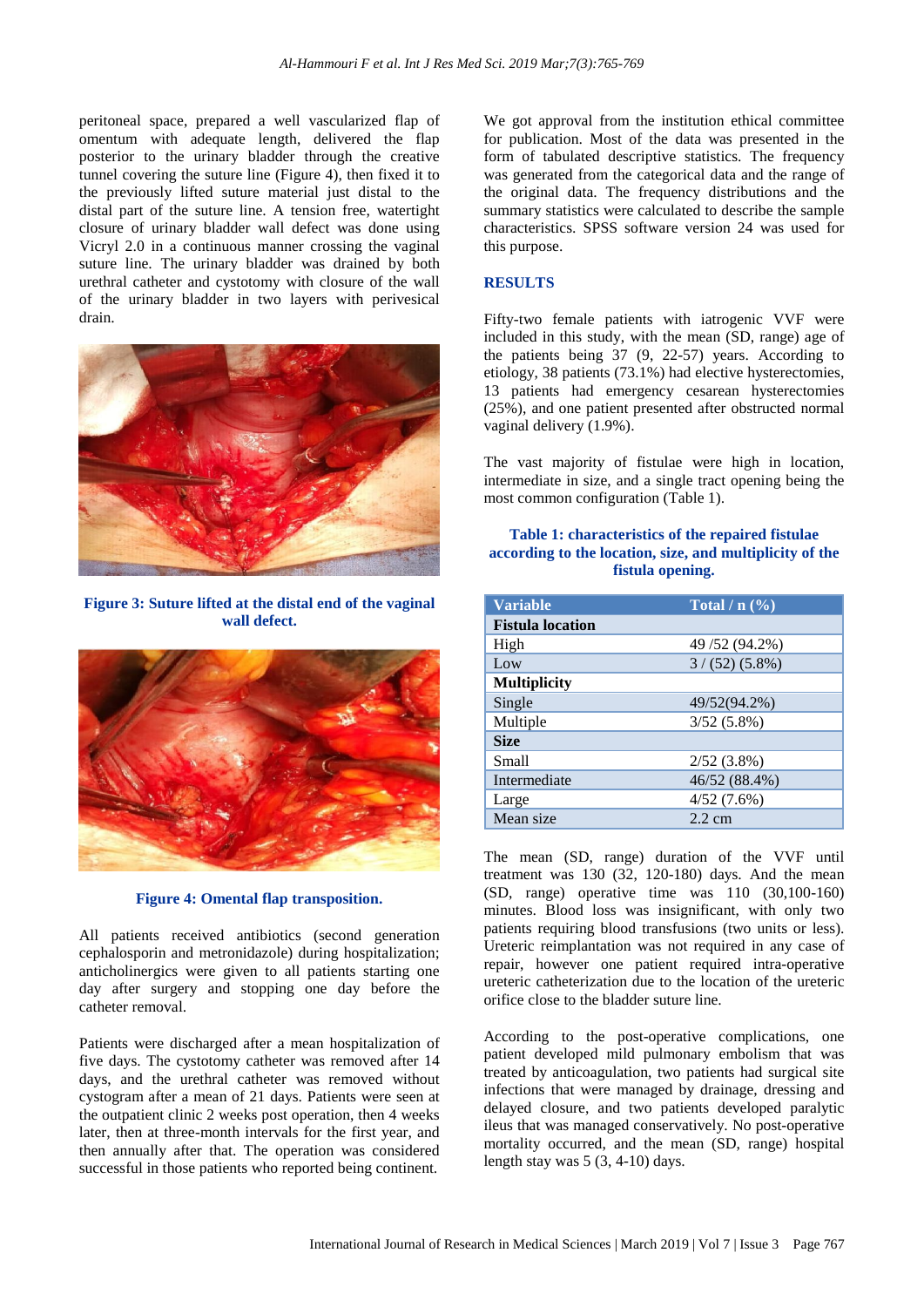Urethral catheters were removed after a mean (SD, range) of 21 (3.9, 17 - 24) days, while the cystotomy catheters were removed after a mean (SD, range) of 14 (2.6, 10-17) days. All patients were dry after a mean (SD, range) of 14 (2.8, 7-21) days of suprapubic and per urethral catheter drainage.

The patients were followed up regularly in the outpatient department at two weeks post-operatively, then after one month, and then at 3-month intervals for the first-year post repair. All patients were continent after a mean (SD, range) of 5 (5.7,8) months, with two patients developing stress urinary incontinence after labor. No recurrences were seen during the first five years post operation. Four patients were lost from regular follow up after the first year, and six patients after the second year. The remaining of the patients were compliant with the regular follow up visits.

#### **DISCUSSION**

In this study, gynecological hysterectomy was the most common cause of iatrogenic VVF, with more than 98% due to iatrogenic causes, while obstructed labour resulted in less than 2%, which is quite similar to data published from developed countries, despite being a developing country, this is mainly due to recent advance in obstetrics and maternal care in the last three decades.<sup>7</sup> On the other hand, in a retrospective study published by Wadie et al. iatrogenic VVF accounted for two thirds of the cases, with 40% due to abdominal hysterectomy and one fourth due to complicated vaginal delivery.<sup>8</sup> In another retrospective study that analyzed the etiology of VVF in Saudi population published by Osman et al, they showed that the mean age of patients was 41 years and that obstetric procedures were found to be the leading cause of VVF, only 22% were due to abdominal hysterectomies.<sup>9</sup>

A systemic review and meta-analysis study done by Bodner-Adler et al, they reviewed 282 full text articles. According to them, VVF was treated surgically in the vast majority of patients (96.6%), with transvaginal route being the most common procedure followed by transabdominal transvesical route. The majority of surgically treated fistulae were simple (60%), with complex fistulae forming  $36\%$ .<sup>10</sup> In this study, the vast majority of treated fistula were simple (92.2%), with complex fistulae forming 7.8%.

Early (immediate) versus delayed repair is still a controversial issue, with no consensus about the timing of the procedure being considered immediate or delayed. Waaldijk defined early repair as any fistula treated in less than 12 weeks from its creation, with a successful repair approaching (95 %). <sup>11</sup> In published studies where all delayed repairs were the choice, the fistula closure rate ranged from (88-94%) while in studies where the repairs were done early, the fistula closure rate ranged from (86- 100%). 12-15 so the timing of repair should be

individualized according to the treating surgeon and patient factors.<sup>16</sup> In this study, all repairs were done late (delayed repair) four to six months after the etiologic procedure to allow time for inflammation to subside. The successful closure of fistulae was about (100%).

According to the route of repair, the two most common procedures are transvaginal and transabdominal, transvaginal being the preferred approach by the gynecologist because of their familiarity with this approach, the less morbidity, and the comparable outcomes to transabdominal repair. The main disadvantages of transvaginal repair include unfamiliarity of urologists with this technique, May resulted in vagina shortening as in Latzko technique, and if uretric reimplantation is needed, it won't be feasible. The two most common procedures are Latzko technique and the layered closure. The abdominal route, either extravesical or intravesical, is usually used for complex fistulae as it is useful in cases where ureteral reimplantation is required or when a small bladder is remained that needs augmentation cystoplasty. In comparison with transvaginal repair, it is associated with a longer hospital stay, more blood loss, and more morbidity. 17,18,5 In a retrospective study published by Eilbers et al, 207 patients underwent transvaginal VVF repair with interposition flap for complex fistulae. The success rates for labial, peritoneal, and Martius flap were 33%, 96%, and 97% respectively.<sup>19</sup> Evans et al, found transabdominal transvesical repair with interposition flap to be associated with 100% success rate, while without interposition flap to be associated with a 63% success rate. <sup>20</sup> Most of the published articles defined successful repair as closure of fistula with no vaginal urine leakage. This should be called anatomical closure instead of cure, because many successful anatomical repair results in sexual, psychological, and genitourinary organ dysfunction.<sup>10</sup>

In all transabdominal transvesical repairs at this institution, author used interposition omental flaps regardless of the size of the fistula or its complexity. The use of interposition flaps for all fistula repair is controversial. Li et al in his article did not note increase in fistula repair failure when interposition flaps were not used, and 76% of repair fistulae was successfully closed. <sup>21</sup> In contrast, a retrospective study published by Ockrim JL et al reviewed forty one cases with VVF and UVF (ureterovaginal fistula), and a total of 47 repairs (23 transvaginal; 24 transabdominal) were done on 37 patients at a tertiary center in United Kingdome. All fistulae were complex fistulae. They noticed a higher failure rate when interposition flaps were not used for the trans-abdominal repair of complex fistula. <sup>22</sup> Postoperative complications were common and included: stress urinary incontinence, over active bladder, urgency, pain, infection, dyspareunia, and failure of repair. $23$  The limitations in this study included: being a single center study, lack of functional assessment of repair, and unfamiliarity with transvaginal approach.